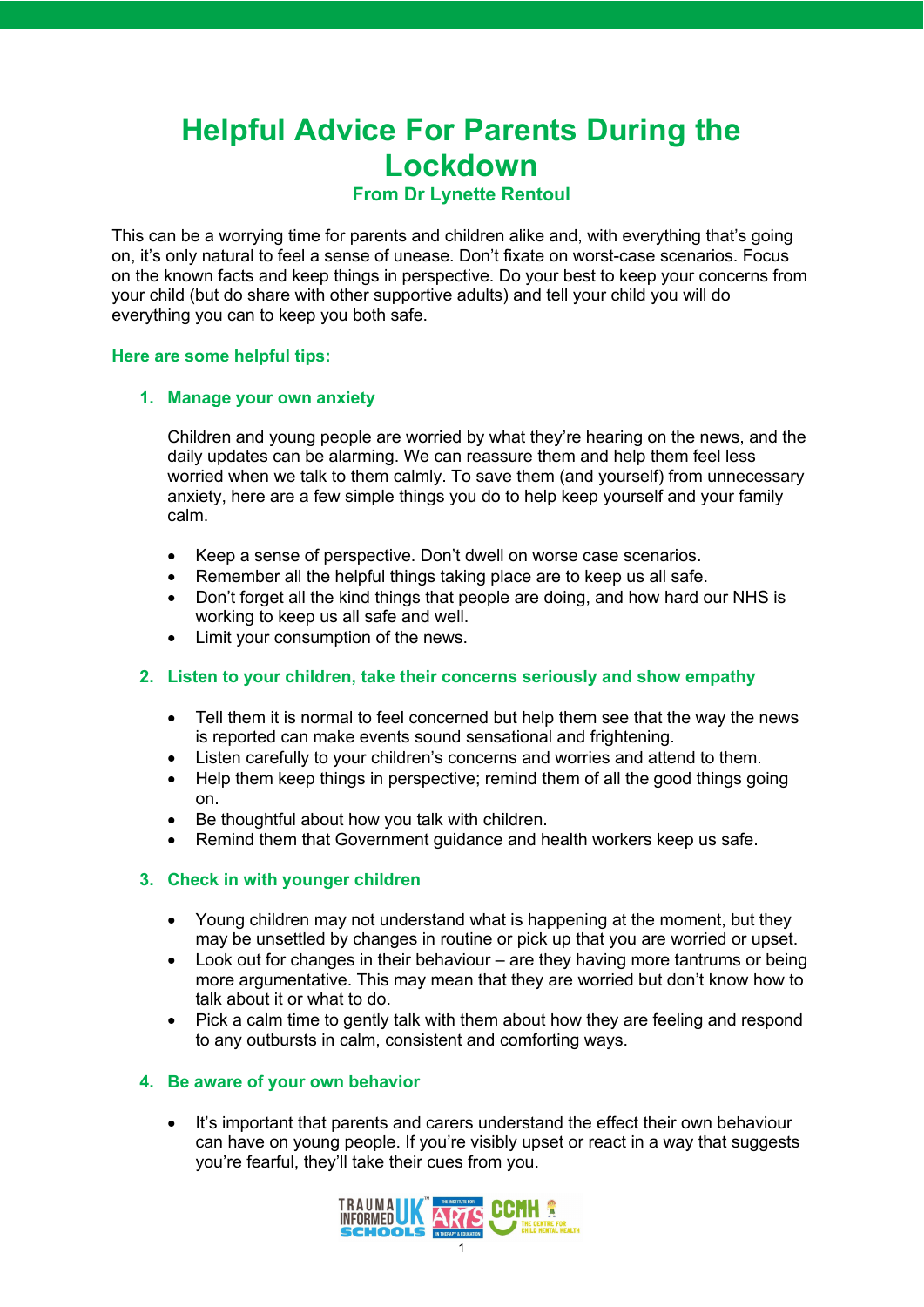- Children manage their fears better if their parents and carers are calm and reassuring. This may not always be easy but do your best to protect your children from your fears, and instead share your fears with those adults who support you.
- Be supportive of family members at home and try and get everyone to help each other. Why not get everyone to help with chores? That way all family members stay busy and no one feels overwhelmed.

## **5. Keep routines in place**

- Get up, get dressed, wash and eat in usual ways and times. Consistency and structure are calming during times of stress. Children, especially young ones, benefit from knowing what's going to happen and when.
- Ensure children do their schoolwork and stay in touch with teachers and school friends remotely. Set out a daily schedule and write it out every day. The schedule can mimic a school day, changing activities and work at regular intervals, with alternative periods of work and play.
- Have regular reminders of when you will change activities –this can head off 'meltdowns'. We may have to relax normal boundaries because these are unusual times; explain that to children. We try to be loving and flexible parents – not perfect ones!

#### **6. Keep children and young people informed; answer their questions**

Try and be armed with facts; this will help keep Coronavirus conversations calm, reflective, considered, and constructive.

## **7. Explain what efforts are being made to contain the virus**

Our government is taking significant measures to prevent the spread of the virus. That is why we are staying at home, regularly washing our hands, and travel is restricted. Scientists are working to develop a vaccine, and our NHS is working hard to take care of our communities.

## **8. Emphasise all the positive things that are happening**

Such as people helping each other, showing kindness to each other, shopping for each other, putting fun 'keep fit' routines on the internet, talking to each other remotely using FaceTime, WhatsApp and other ways of keeping in touch.

#### **9. Play together**

It is good to play with children and encourage children to play together. Try and discover new ways of playing together. Listen to music. Get out all the craft things: colouring; knitting; LEGO; jigsaws; drawing; cards; watch TV together. Do the cooking together and have some fun with this!

#### **10. Be creative about new activities and exercise**

Incorporate new activities into your routine – like doing a puzzle or having family game time in the evening. Enjoy baking together. Ensure everyone gets some exercise. Do a family walk or family yoga or dance to music together. Think together as a family about what your favourite games and activities are a draw up a list. This might include: arts and crafts; imaginary games and puzzles; musical activities;

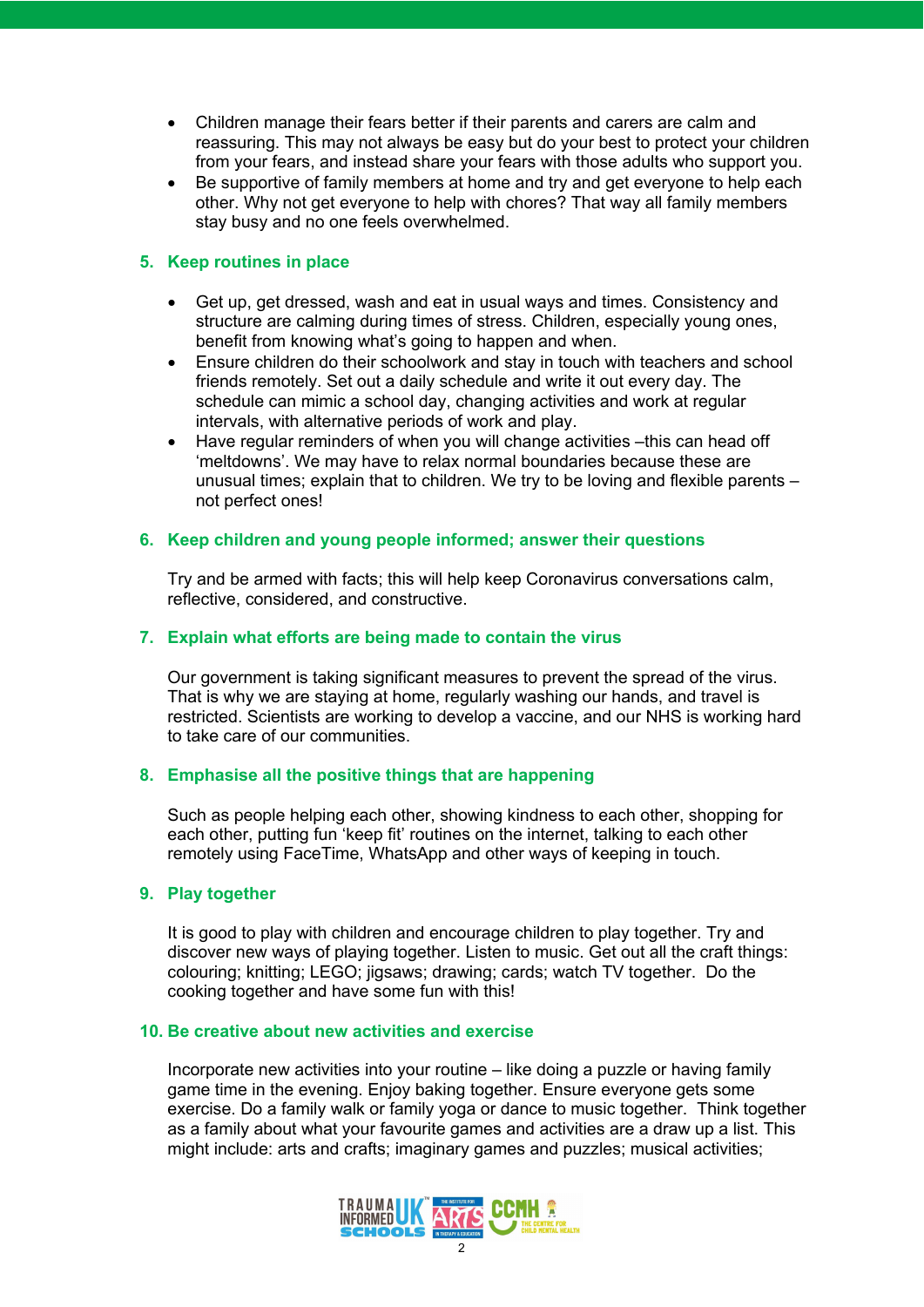board games and household projects. Learn something new together.

#### **11. Stay in touch virtually**

Keep your support network strong, even when you are only able to call, text or FaceTime family and friends. Socialising plays an important part in keeping us calm, grounded and content. The same is true for children. Communication can help children feel less alone and less stressed when they are away from friends. Remember how important socialising is for teenagers, who are naturally creating a little distance from us as parents. Their peer group gives them the safe space to find their identity, an important part of adolescence. Being separated from friends is tough and social isolation is not good for our mental health so relax and let teenagers socialise virtually as often as possible.

#### **12. Offer practical advice**

- Cover your nose and mouth when you cough or sneeze.
- Keep hands clean by washing them often with soap and water or an alcoholbased gel.
- Avoid touching the eyes, nose and mouth.
- Stay at home to reduce the spread of the virus, (except for daily walks with someone from your family).
- Stay active at home you can join in the daily online 'keep fit' videos; dance to music at home; play in the garden if you have one. Do things together as a family to stay fit if you can and make this fun.

## **13. Explain words to them that they may not have heard before**

- **Epidemic** a widespread occurrence of an infectious disease in a community at a particular time.
- **Pandemic** an infectious disease, which has spread throughout several country or globally.
- **Virus** Viruses are a type of germ. Viruses cause colds, chicken pox, measles, flu, and many other diseases. Unfortunately, antibiotics don't work on viruses like they do on bacteria. Wash your hands often to help prevent the spread of viruses, especially before you eat and after you use the bathroom.
- **Coronavirus** According to the Centre for Disease Control and Prevention (CDC) coronaviruses are a group of viruses, which produce symptoms similar to that of flu. Symptoms can range from a runny nose, cough, sore throat and fever, but can also escalate to pneumonia. Coronavirus gets its name from the word 'corona' which means crown in Latin.

## **14. Keep Positive!**

## **15. Savour the small moments.**

Even when we are restricted to home we have small moments we can enjoy: the smell of coffee; a lovely shower; a moment cooking with our family; a funny game or loving smile. When you stop to take in these moments, rather than letting them rush by, you are giving your brain a chance to process joy and pleasure. This is very good for us and helps us stay calm.

#### **16. Strengthen your loving connections.**

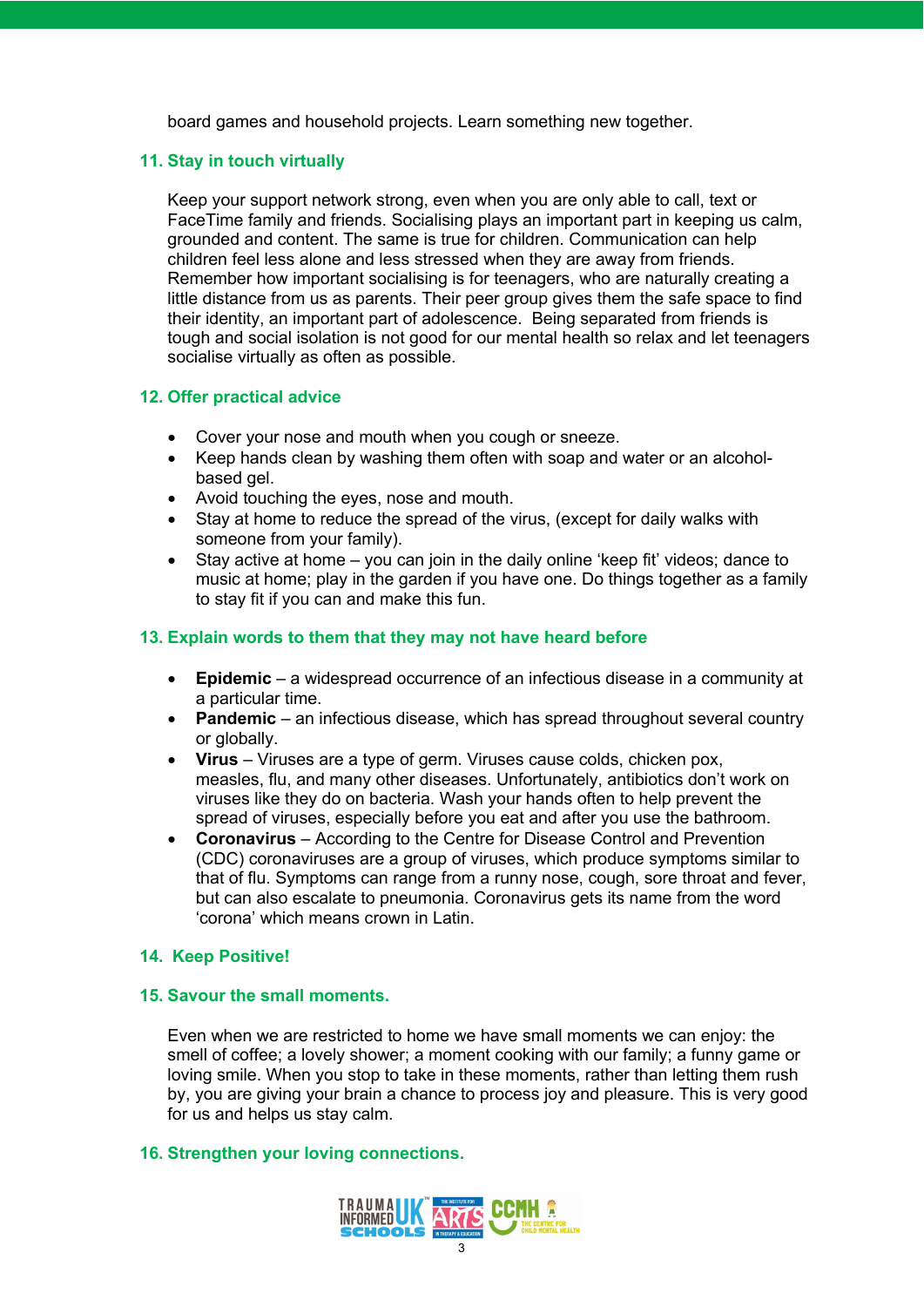Enjoy relationships and stay in touch with friends (even if remotely). Talk with your children and loved ones. Enjoy moments of playful connections. Loving moments are very good for us and keep us calm and ward off stress reactions in our body.

#### **17. Look for the good in others.**

At these times, we see both the good and bad in others; focus on all the good things people are doing: helping each other; keeping our spirits up through humour and fitness videos. Remember the NHS staff who work long hours; school staff who support us, directly and remotely; shop staff who make sure we have food; those neighbours who check in on the vulnerable among us; those who find positive messages on social media. When we tune into these positive, human aspects of the crisis, we are united in hope!

#### **Here are a few ideas to help keep children entertained:**

- **YouTube** as you're probably aware, you can learn pretty much anything on YouTube. Challenge them to find three inspiring videos to share with the rest of the family each day, especially those that encourage them to think of others (altruism is a good protector of mental health), to think laterally, and broaden their horizons.
- **TED talks** are a brilliant way of learning about a subject from an expert in their field and there are so many topics to choose from – there's something for everyone.
- **KHAN Academy** find free lessons on everything from maths to African rock art.
- Touch typing is a great skill to have and there are lots of websites they can learn for free. **Typing Club** is one – a few minutes a day and by the end of shutdown they will by typing at speed.
- **iMovie, Tik Tok** making and sharing mini films is fun. Challenge them to get creative.
- If you have a musical instrument lying around which no-one has ever bothered to use why not encourage them to download one of the many free apps and get learning. there is **Joy Tunes, Justin Guitar** and probably a lot of you have a recorder lying around left over from junior school days.
- Technology is your friend. Encourage them to develop a new skill. Learn piano on the Magic Piano app; coding with Raspberry Pi; try a new language with Duolingo; digital art on Medibang or introduce them to photography and make a pinhole camera. Spark creativity with the Dyson Foundation.
- **ART is Fun** gives great lessons for all ages and is free how about having a daily create challenge such as creating something out of paper and it can't be a snowball or anything you have made before. **origami.me** is giving me some clues!
- Encourage them to learn to cook. There are so many free online recipes and videos out there. **Lorna Wing Cookery** offers teen cooking courses. It's not free but if your child is doing a Duke Of Edinburgh award they get their skill at the end.
- Keep active apparently two million people have joined **Joe Wicks,** the Body Coach's first workout video for the Corona pandemic. Have a look around online for all manner of fitness classes you can do from home.
- The last areas to consider are social and community and I am sure they will have plenty of thoughts on how to stay in touch with their friends. Houseparty is a great app for teenagers but be careful if you are going to let younger ones on it. The safest social media app I have come across for children is GoBubble.